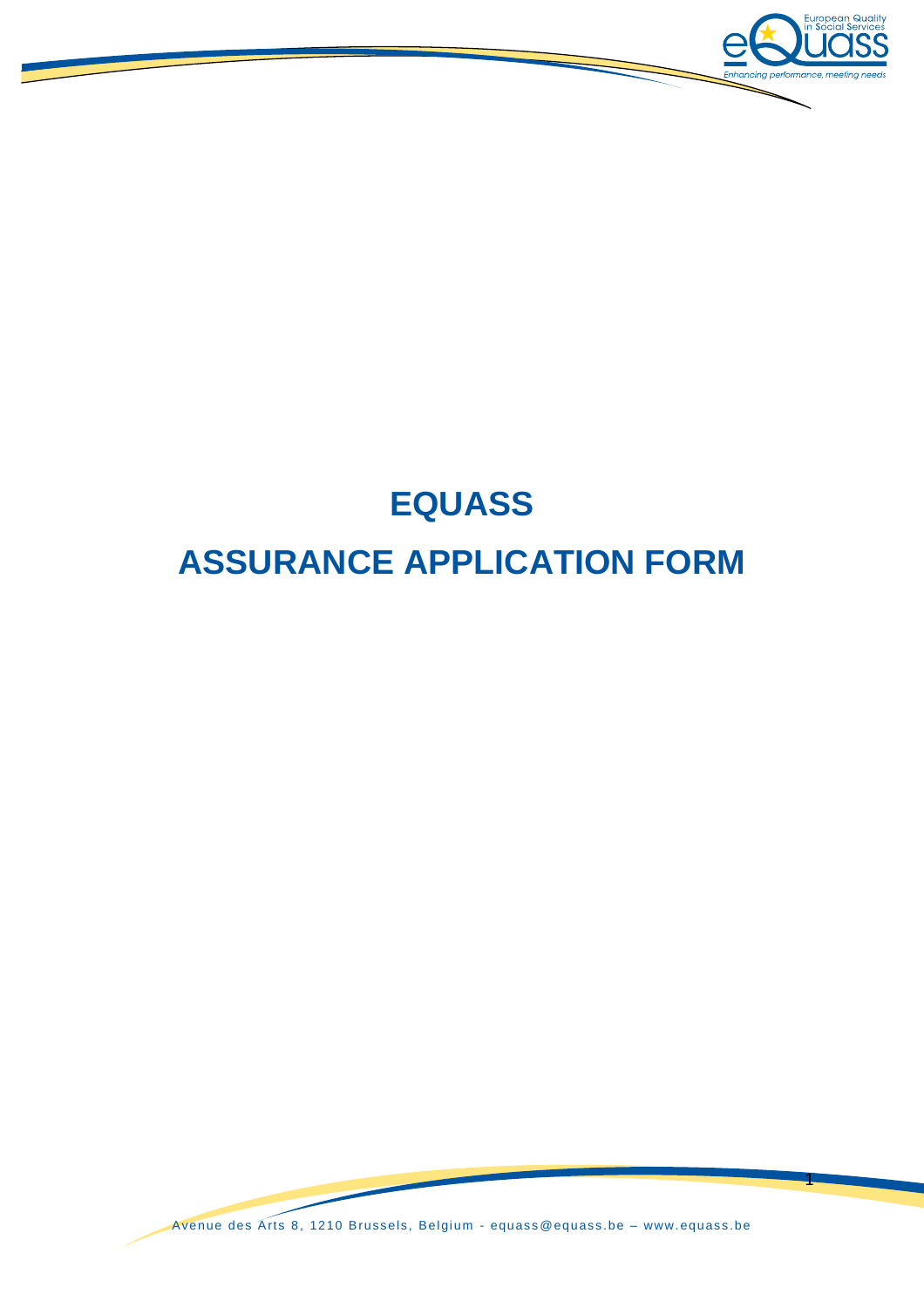

## **Introduction**

EQUASS (European Quality in Social Services) is an initiative of the European Platform for Rehabilitation (EPR). It aims to contribute to a European Social Service Sector where high-quality services are ensured and promotes inclusion, as well as a high quality of life for the Person Served.

The EQUASS system for quality is customised for the Social Sector and offers a comprehensive approach, based on specific quality Principles, Criteria, performance Indicators and formal External Assessment and Audit procedures.

This Application Form has been designed for EQUASS Assurance Applicants, who wish to receive an External Audit from an independent Auditor. The Application Form is submitted at least 6 weeks before the Audit scheduled date. If the Applicant does not have an Audit scheduled, you are request to contact your local EQUASS LLH / ENR or the EQUASS Secretariat Brussels first.

For information on how to provide the required information and documentation, please read the document "Guidelines for EQUASS Application".

The Application Form has the following Sections:

| Section 1: | General information about your organisation and the type of       |
|------------|-------------------------------------------------------------------|
|            | EQUASS Audit you are planning for. If the audit takes place over  |
|            | more than 1 Service delivery location, provide information on the |
|            | other site(s) in 1b.                                              |

- Section 2: Additional information that EQUASS can use to promote your certification, in case of a successful EQUASS Assurance Audit.
- Section 3: Additional detailed background information about your organisation and some statements you will have to confirm.
- Section 4: List of documentation on Approaches (Executive Summaries in National Language) that must be sent together with the EQUASS Application.
- Section 5: List of documentation on Approaches (in National Language) that must be available during the Site Visit Audit.
- Section 6: List of documentation on Results that must be sent together with the Application.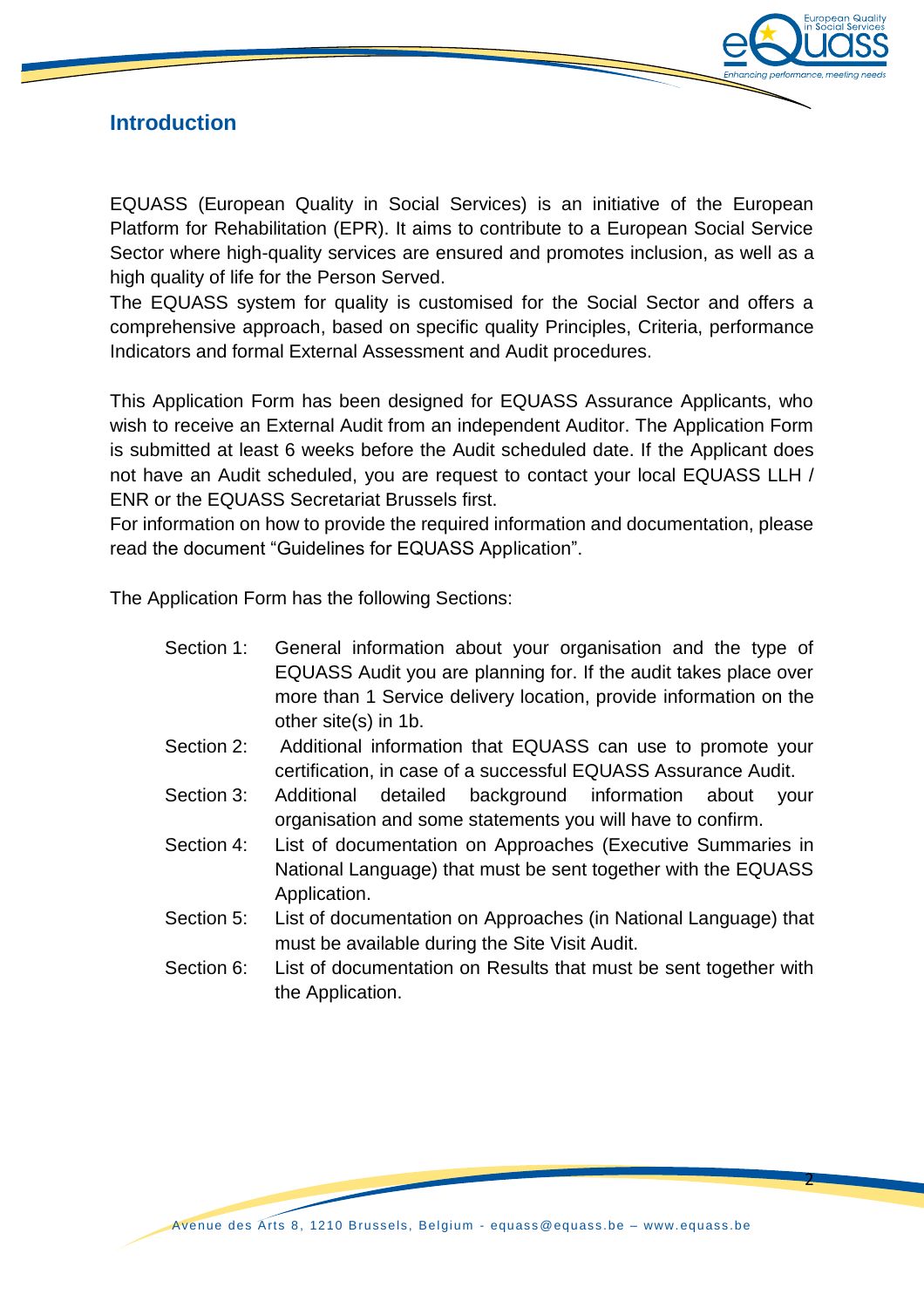

## **Section 1**

## **General information on the Application and Applicant Information**

| Information about the Application and Applicant:              |                         |  |  |
|---------------------------------------------------------------|-------------------------|--|--|
| Type of Application:                                          | <b>EQUASS Assurance</b> |  |  |
| Country:                                                      |                         |  |  |
| Audit coordination office:                                    |                         |  |  |
| Audit coordinator Name:                                       |                         |  |  |
| <b>Audit coordinator Email:</b>                               |                         |  |  |
| Organisation name:                                            |                         |  |  |
| <b>Business address:</b>                                      |                         |  |  |
| Postal address:<br>(if different from your business address): |                         |  |  |
| Telephone:                                                    |                         |  |  |
| General E-mail:                                               |                         |  |  |
| Website organisation:                                         |                         |  |  |
| Name of CEO / Director:                                       |                         |  |  |
| Number of locations / sites:                                  |                         |  |  |

| <b>Applicant Contact Person:</b> |  |  |
|----------------------------------|--|--|
| Name:                            |  |  |
| Function:                        |  |  |
| Email:                           |  |  |
| Direct Phone n°:                 |  |  |

| Size and scope of the Service(s) to be audited: |  |  |
|-------------------------------------------------|--|--|
| Number of Persons Served:                       |  |  |
| Number of Full Time Staff                       |  |  |
| Equivalents (FTE):                              |  |  |
| Total number of Staff:                          |  |  |
| Types of Services provided:                     |  |  |
| Experience:                                     |  |  |
| Audit Scope (will come on                       |  |  |
| certificate):                                   |  |  |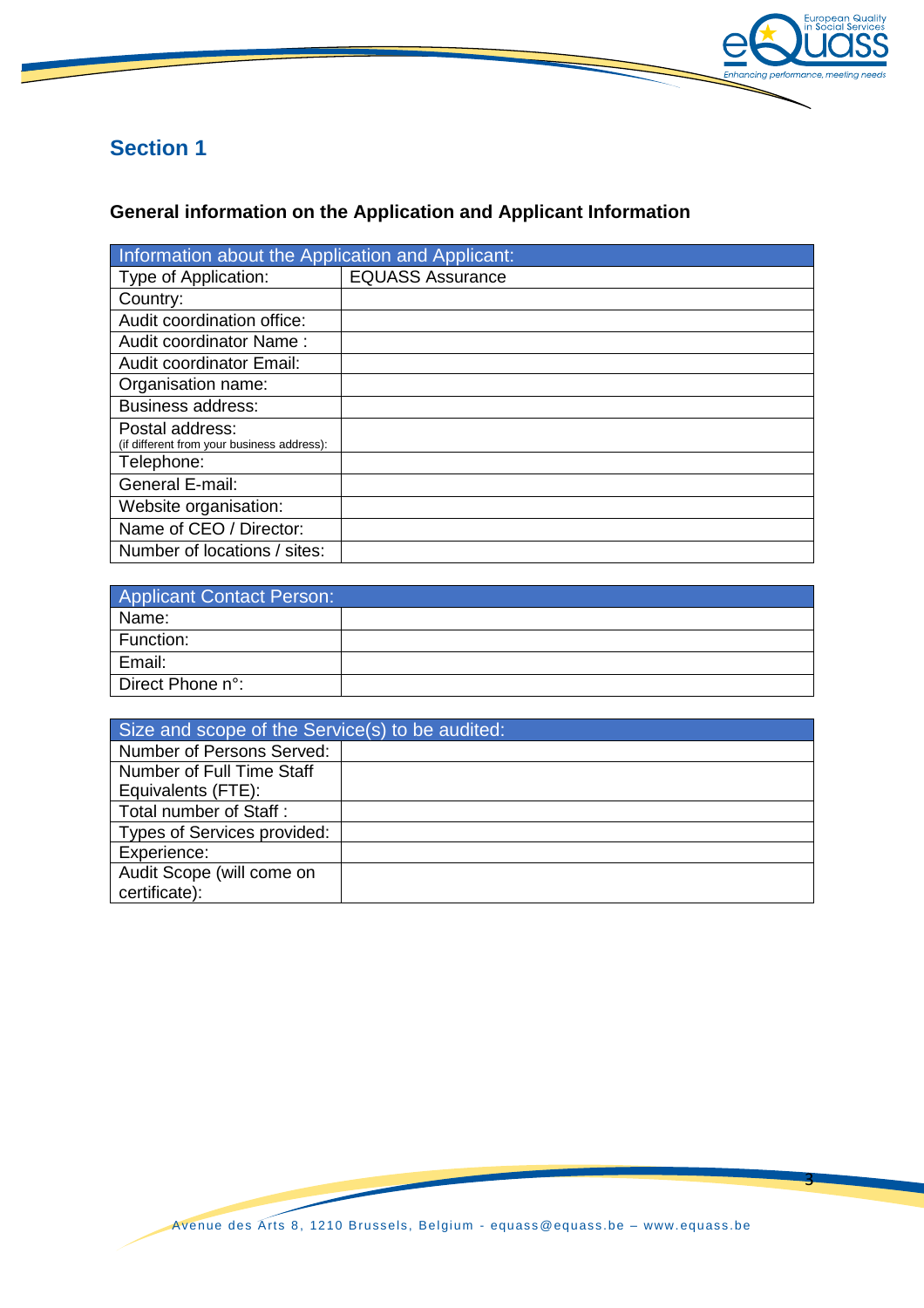

## **Section 1b**

## **Overview of sites in a Multi-Site Application**

| Site $#2:$                 |  |
|----------------------------|--|
| Name of site 2:            |  |
| Address:                   |  |
| Telephone:                 |  |
| E-mail:                    |  |
| <b>Contact Person</b>      |  |
| Name:                      |  |
| <b>Function of Contact</b> |  |
| Person:                    |  |
| Services:                  |  |
| <b>Number of Persons</b>   |  |
| Served:                    |  |
| Number of Staff:           |  |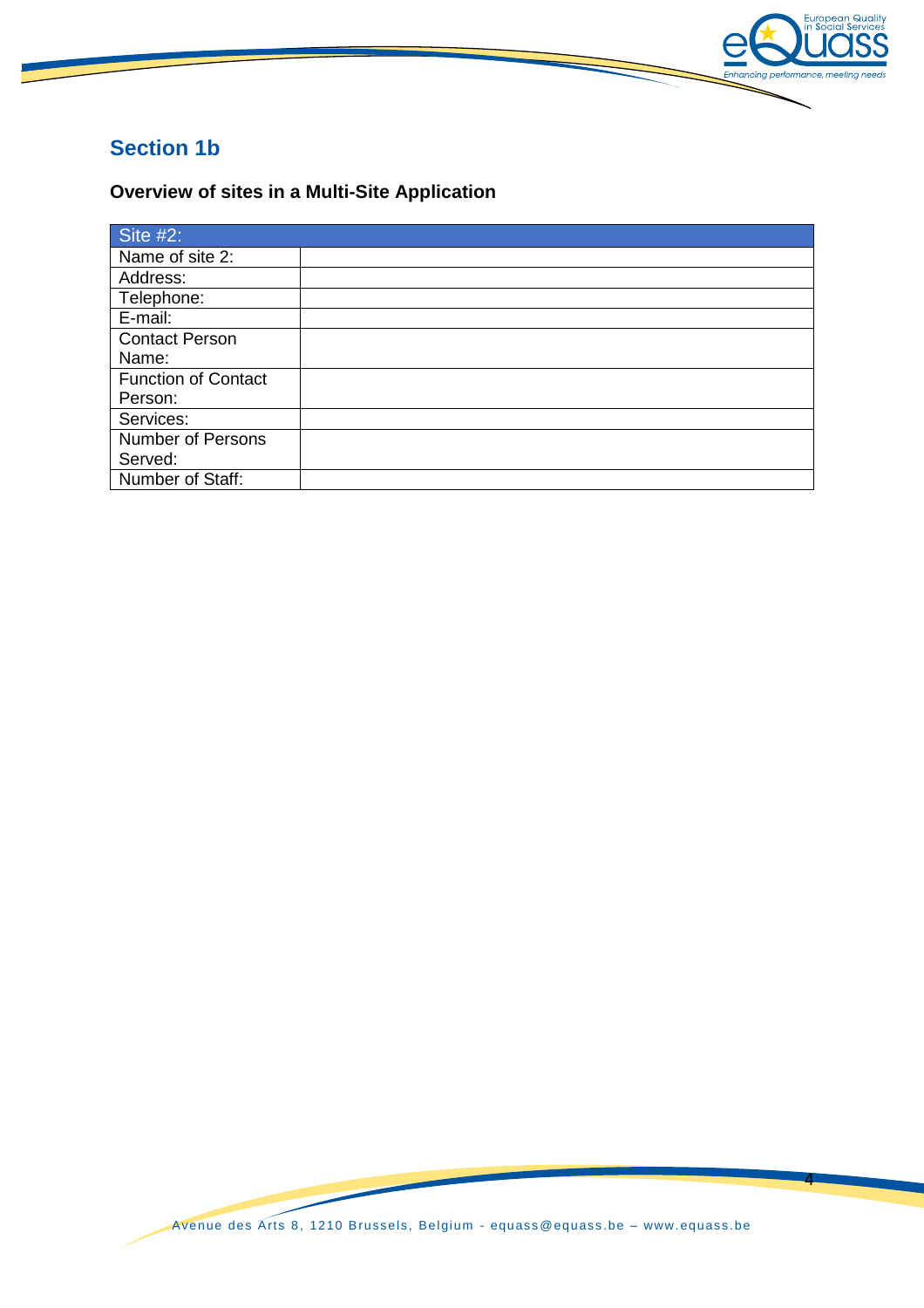

## **Section 2**

**Additional information** (to be published on the EQUASS.be website, in the event of a successful audit)

| <b>Additional Applicant information:</b>                                        |  |  |
|---------------------------------------------------------------------------------|--|--|
| Description of the<br>organisation in English:                                  |  |  |
|                                                                                 |  |  |
| Description of the<br>organisation in the National<br>language (if applicable): |  |  |
| Twitter (if applicable):                                                        |  |  |
| Facebook page (if applicable):                                                  |  |  |
| YouTube Channel (if<br>applicable):                                             |  |  |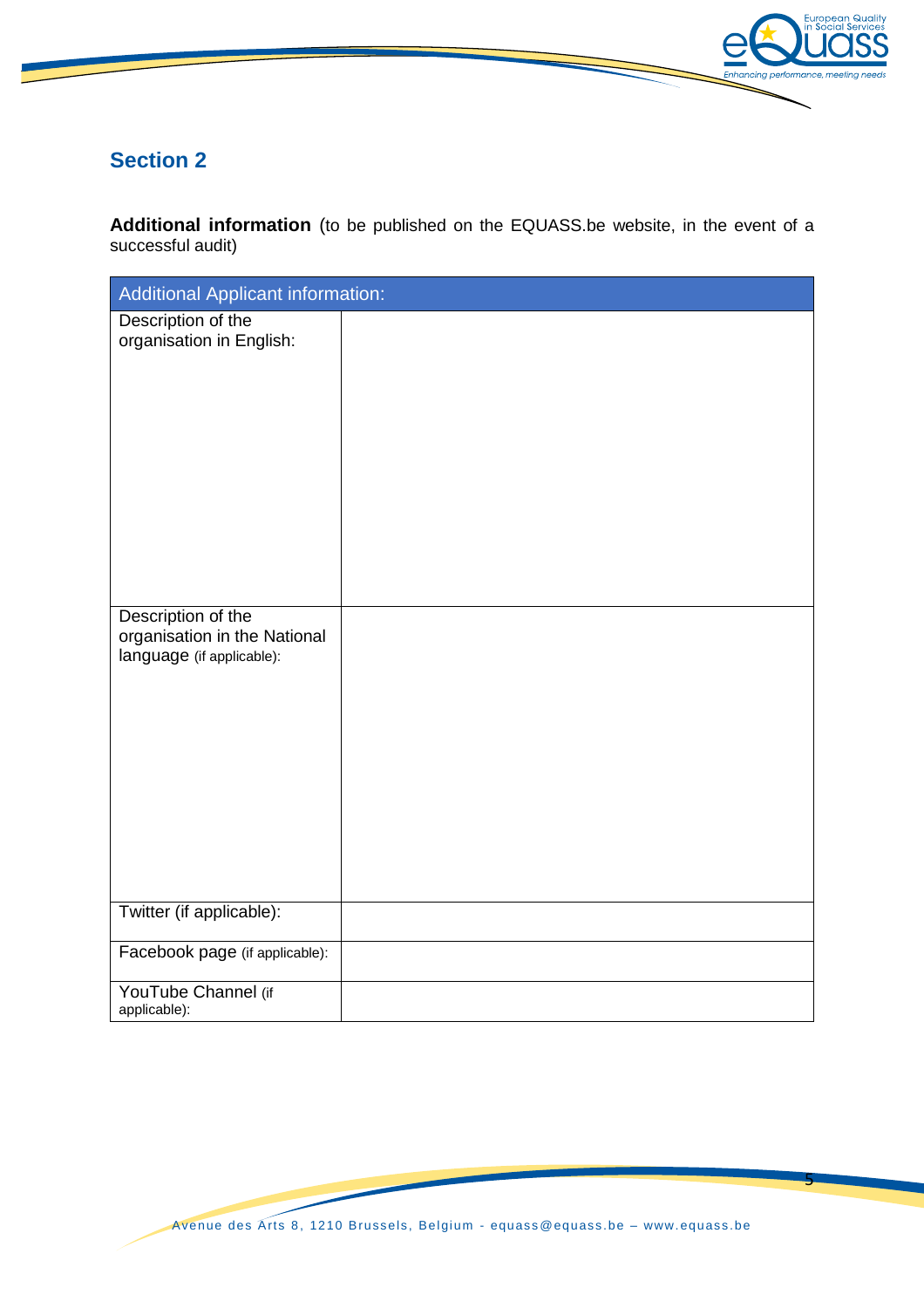

## **Section 3**

#### **National and/or International Certifications / Recognition for Quality**

Please specify which other National and/or International Certifications / recognition for quality have been achieved by the Applicant organisation:

| National & International Certification / recognition for quality: |  |
|-------------------------------------------------------------------|--|
| Name of the Certification/recognition<br>$n^{\circ}1$ :           |  |
| Certification Expiration date:                                    |  |
| Name of the Certification/recognition<br>$n^{\circ}2$ :           |  |
| Certification Expiration date:                                    |  |
| Name of the Certification/recognition<br>$n^{\circ}3$ :           |  |
| Certification Expiration date:                                    |  |
| Name of the Certification/recognition<br>$n^{\circ}4$ :           |  |
| Certification Expiration date:                                    |  |

#### Please confirm the statements below:

| I declare that the organisation, as described above, meets all National Legislative<br>Requirements for operating Social Services in its jurisdiction.                   |
|--------------------------------------------------------------------------------------------------------------------------------------------------------------------------|
| I have understood the requirements for implementation of the EQUASS Criteria as stated in the<br>EQUASS core document for the level of EQUASS Certification recognition. |
| I am attaching an overview of Services / Programs within the scope of this EQUASS<br><b>Application (Annex A)</b>                                                        |
| I am attaching a list of Management / Staff functions within the scope of this EQUASS<br>Application (Annex B)                                                           |
| I am attaching an organogram / description of the organisational structure of the scope of this<br>Application (Annex C)                                                 |
| I am including a high-resolution logo of our organisation to the annex folder of our Application.                                                                        |

*Please provide annexes A, B and C through the same download link as with the documentation section annexes. Please make sure to clearly label the files in your Annex folder.*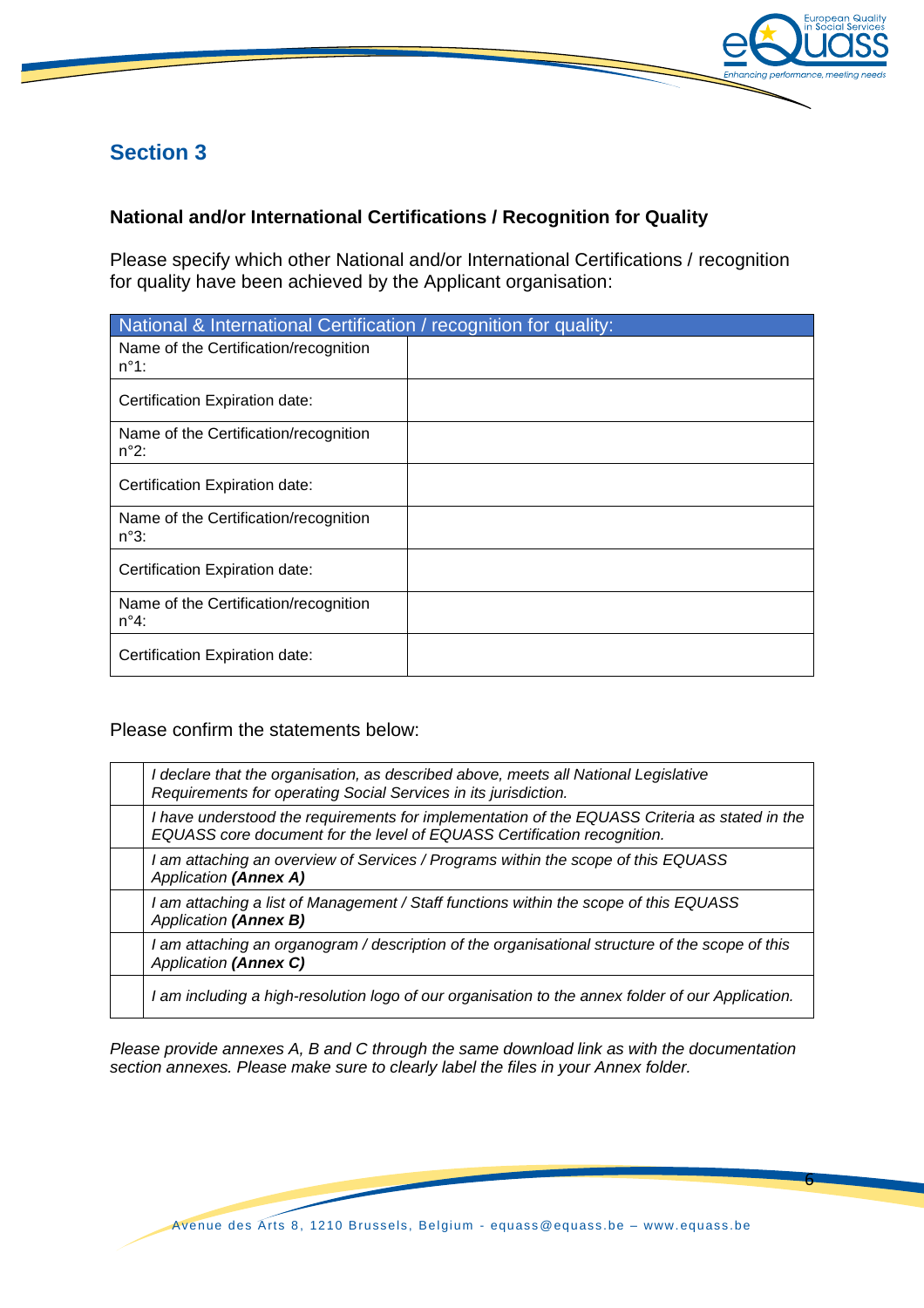

## **Section 4**

#### **Documentation on Approaches**

Please confirm that the following **Executive Summaries** of documented Approaches (in National Language) of the Applicant's organisation are uploaded with the Application Form:

| <b>Executive Summaries:</b> |          |                                                                                                                                   |
|-----------------------------|----------|-----------------------------------------------------------------------------------------------------------------------------------|
|                             | Criteria |                                                                                                                                   |
|                             | No. 01   | Organisation's Vision, Mission and Values (Annex D)                                                                               |
|                             | No. 03   | Organisation's Quality Policy (Annex E)                                                                                           |
|                             | No. 13   | Organisation's Charter of Rights (Annex F)                                                                                        |
|                             | No. 19   | Organisation's Staff Code of Ethics (Annex G)                                                                                     |
|                             | No. 27   | Organisation's policy and procedures for including Persons Served in the design,<br>delivery and evaluation of services (Annex H) |
|                             | No. 29   | Organisation's concept of Empowerment of Persons Served (Annex I)                                                                 |
|                             | No. 32   | Organisation's concept of Quality of Life for Persons Served (Annex J)                                                            |
|                             | No. 35   | Organisation's procedures for involving Persons Served in the design of their<br>Individual Plan (Annex K)                        |
|                             | No. 38   | Organisation's key Service Delivery Activities (Annex L)                                                                          |
|                             | No. 48   | Organisation's system for continuous improvement and learning (Annex M)                                                           |

#### Optional:

Results of Self-Evaluation / Internal Audit that shows the success of implementing the EQUASS Criteria

*Note I: Please DO NOT to upload complete documents. (Exception when the document has max 1 page A4. Only Executive Summaries of max 1 pages (A4) will be accepted)*

*Note II: When you have carried out Self-Evaluation and/or Internal Audits on EQUASS Criteria, it is strongly recommended to make an Executive Summary of the results of this Self-Evaluation / Internal and upload this Executive Summary with the Application. Based on this information the Auditor may have a good understanding that you have understood the success of your implementation of the EQUASS Criteria (Stage 3 of the Assessment Grid). Please read the EQUASS document "Guidelines for EQUASS Assurance Application" to know how to present the Executive Summary of the Self-Evaluation / Internal Audit.*

Avenue des Arts 8, 1210 Brussels, Belgium - [equass @equass.be](mailto:equass@equass.be) – [www. equass.be](http://www.equass.be/)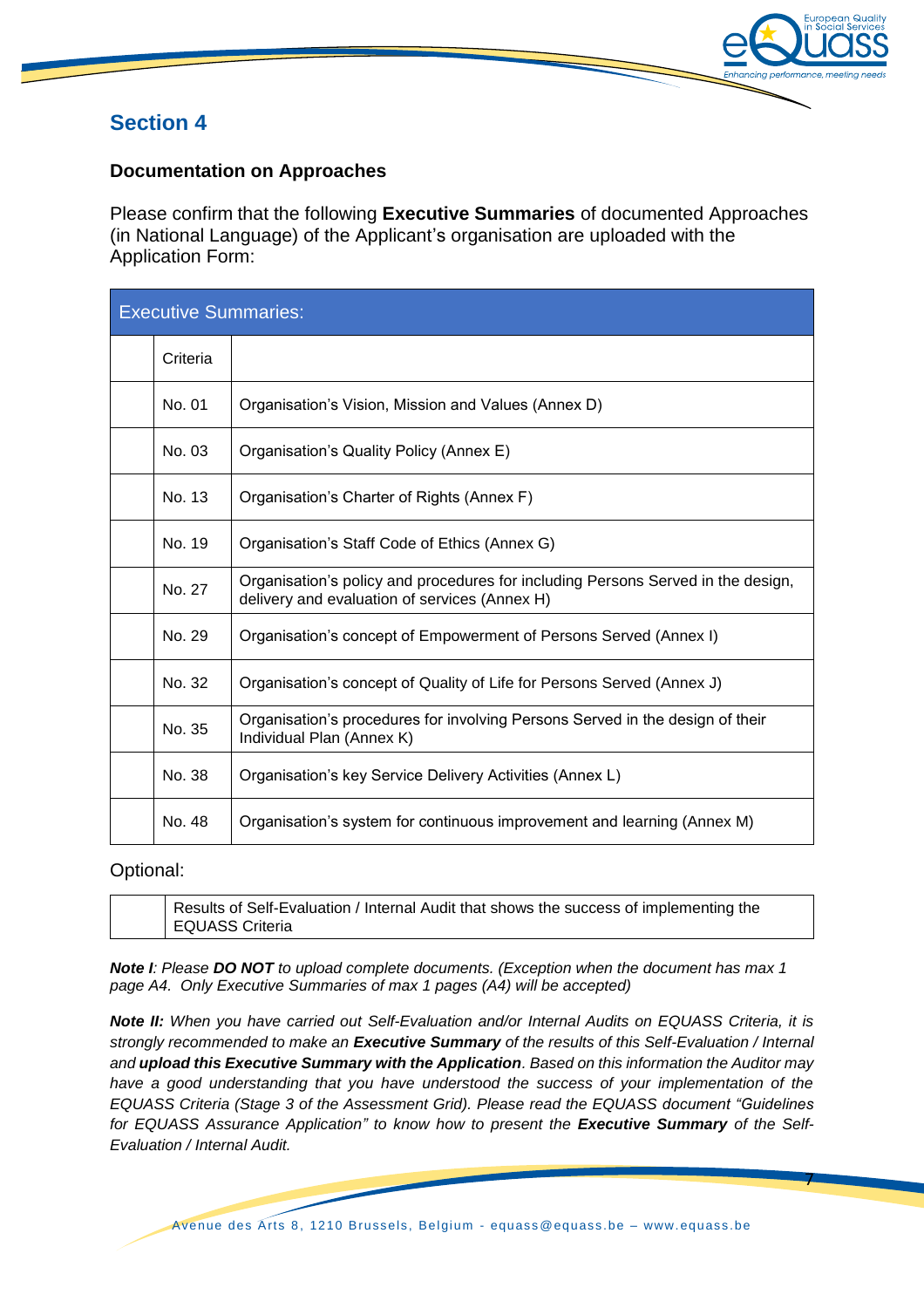

## **Section 5**

#### **Documentation on Approaches**

Please confirm that the following documentation on Approaches (in National Language) of the Applicant organisation will be **available at the Site Visit** for the Auditor to review:

| <b>Documented Approaches:</b> |                                                                                                                                                          |  |
|-------------------------------|----------------------------------------------------------------------------------------------------------------------------------------------------------|--|
| Criteria                      |                                                                                                                                                          |  |
| No. 01                        | The description of your Vision, Mission and Values                                                                                                       |  |
| No. 03                        | The description of your Quality Policy                                                                                                                   |  |
| No. 04                        | The current Annual Plan                                                                                                                                  |  |
| No. 07                        | The Staff Recruitment and Staff Retention Policy                                                                                                         |  |
| No. 09                        | The current Plan for Staff development and learning                                                                                                      |  |
| No. 10                        | A description of current roles and responsibilities of Staff                                                                                             |  |
| No. 13                        | The Charter of Rights that reflects fundamental rights of Persons Served                                                                                 |  |
| No. 17                        | A description of the Complaint Management system                                                                                                         |  |
| No. 18                        | The Policy on Ethics and Wellbeing for all                                                                                                               |  |
| No. 19                        | The organisations' Code of Ethics for Staff                                                                                                              |  |
| No. 21                        | The Health and Safety Plan for Staff and Persons Served                                                                                                  |  |
| No. 22                        | The Procedures on prevention of physical, mental and financial abuse of Persons<br>Served                                                                |  |
| No. 23                        | The Procedures to assure confidentiality of sensitive information, the accuracy of<br>records, privacy, dignity and physical integrity of Persons Served |  |
| No. 27                        | The Policy and Procedures for including Persons Served in the design, delivery and<br>evaluation of Services                                             |  |
| No. 29                        | The defined concept of Empowerment of Persons Served                                                                                                     |  |
| No. 32                        | The defined concept of Quality of Life of Persons Served                                                                                                 |  |
| No. 33                        | The Individual Plan for Persons Served (4 Plan examples)                                                                                                 |  |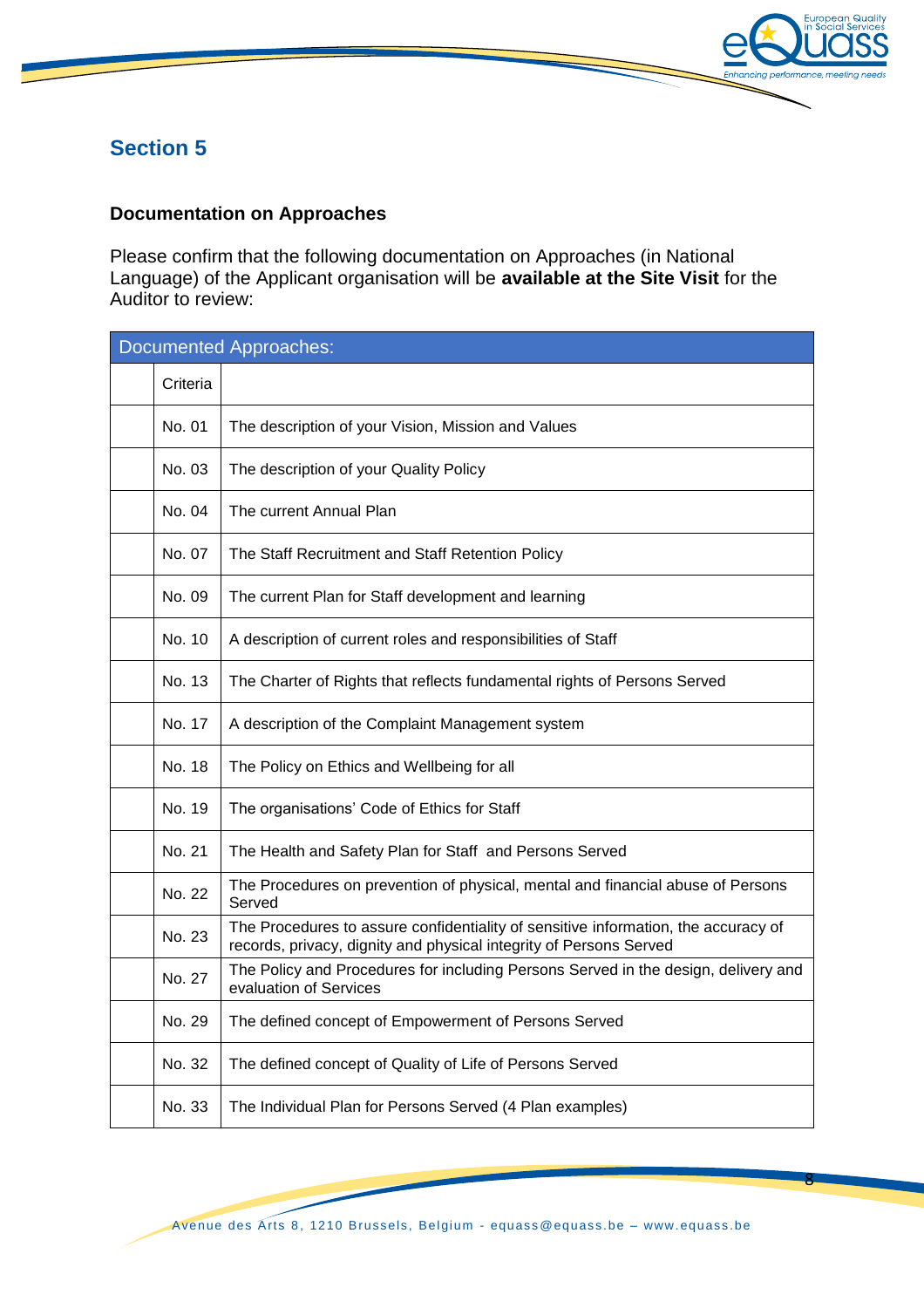

| Documented Approaches: |        |                                                                                  |
|------------------------|--------|----------------------------------------------------------------------------------|
|                        | No. 35 | The procedures for involving Persons Served in their Individual Planning Process |
|                        | No. 38 | The key Service Delivery Activities                                              |
|                        | No. 42 | <b>Business and Service Results</b>                                              |
|                        | No. 42 | Independent review of Organisation's Results                                     |
|                        | No. 48 | The Continuous Improvement and Learning System                                   |

## Optional:

|  | Results of Self-Evaluation/Internal Audit that shows the success of implementing the |
|--|--------------------------------------------------------------------------------------|
|  | EQUASS Criteria                                                                      |